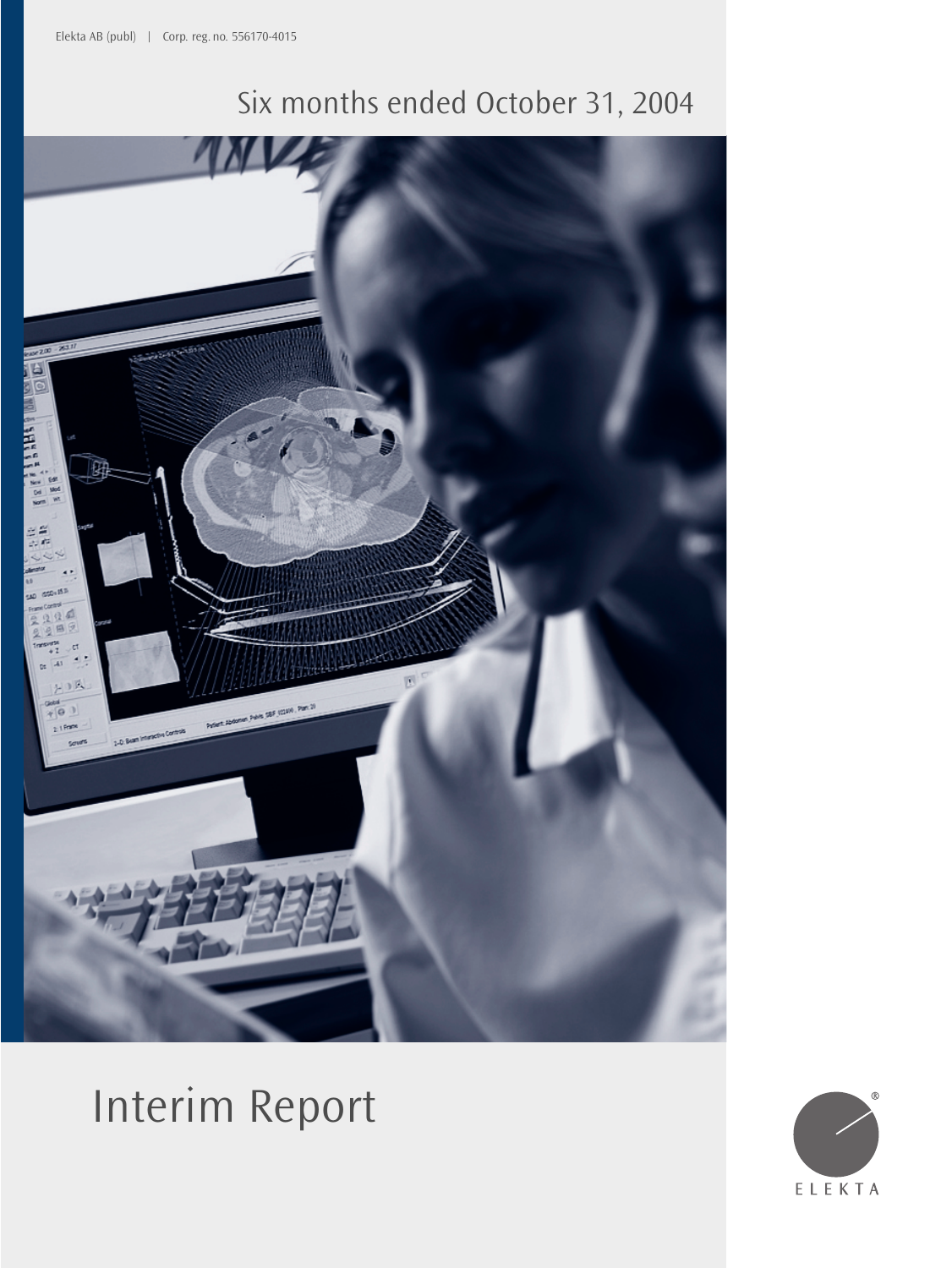## Interim report Six months ended October 31, 2004

- **Profit after tax rose by 43 percent to SEK 114 M (80). Earnings per share increased to SEK 3.65 (2.45) before dilution and SEK 3.65 (2.42) after dilution.**
- **Operating profit rose by 55 percent to SEK 166 M (107) and the operating margin increased to 11 percent (8). Operating profit for the second quarter improved to SEK 91 M (54).**
- **Cash flow after investments was negative in an amount of SEK 10 M (positive: 8).**
- Order bookings amounted to SEK 1,515 M (1,518). **At fixed exchange rates, order bookings rose by 2 percent. Order bookings during the second quarter improved by 21 percent to SEK 827 M (683).**
- **The order backlog remains at a high level and was SEK 2,666 M on October 31, 2004, compared with SEK 2,728 M on April 30, 2004.**
- **Net sales rose by 11 percent to SEK 1,466 M (1,321). At fixed exchange rates, net sales increased by 14 percent.**

Elekta is the market leader in equipment for radiosurgery and stereotactic treatment of brain disorders and the world's second largest supplier of radiation equipment for the treatment of cancer.

Elekta offers a broad portfolio of world-leading and innovative clinical solutions within:

- Precision Radiation Therapy
- Image Guided Radiation Therapy
- Stereotactic Radiation Therapy
- Gamma Knife® surgery
- Stereotactic Neurosurgery
- Functional Mapping

The number of newly diagnosed cancer patients annually is increasing in general by about 5 percent and even more for certain types of cancer, such as prostate cancer. This is a result of higher average age and improved diagnostics.

Radiation therapy is an important weapon in the fight against cancer and it is estimated that half of the patients diagnosed with cancer will need radiation therapy treatment at some time during the course of the illness – either as part of a therapy for curative purposes or for palliative treatment to alleviate pain or other symptoms. New advanced methods, such as image-guided and stereotactic applications, are expected to increase the use of radiation therapy in the future.

Elekta, leading the development of new advanced methods for radiation treatment of cancer, was the first supplier in the world to introduce a system for image-guided radiation therapy (IGRT). Elekta's advanced Elekta Synergy® technology enables high-resolution 3D CT images of the patient's internal organs to be taken during treatment, thus improving the precision and reliability of treatment.

At the annual congresses of the American Society for Therapeutic Radiology and Oncology (ASTRO) and the European Society for Therapeutic Radiology and Oncology (ESTRO), both held in October, Elekta clearly demonstrated its technological lead and clinical experience within IGRT. At both congresses, Elekta was the only manufacturer referred to in the scientific presentations on image-guided radiation therapy, with more than 30 lectures and presentations based on results made possible using Elekta's "4D Adaptive™" solution for IGRT. A bibliography of IGRT using Elekta technology lists 127 presentations and scientific articles, confirming the response that Elekta Synergy® has met worldwide.

In May 2004, Elekta Synergy® S was launched as a system for stereotactic radiation therapy based on Elekta's unique, 30-year experience of image guidance and stereotactic applications. The system combines integrated high-resolution X-ray images and ultra-precision positioning by using patient immobilization and external reference points, known as stereotaxy. Elekta Synergy® S and stereotactic radiation therapy entail new potential for the treatment of smaller tumors close to critical structures in the body and for higher radiation doses and thereby fewer treatment sessions.

Leksell Gamma Knife® is the predominant and most advanced method for stereotactic radiosurgery in the brain, and development toward expanded areas of application is continuing at a steady pace. The method is used today for the treatment of benign and malignant brain tumors, vascular malformations and for radiosurgical treatment of functional disorders.

In May 2004, the new Leksell Gamma Knife® 4C was launched, facilitating a simplified and more efficient treatment flow and enhancing precision through new, integrated image treatment possibilities. The system includes Leksell GammaPlan® 4C planning software, providing users with a previously unattainable possibility

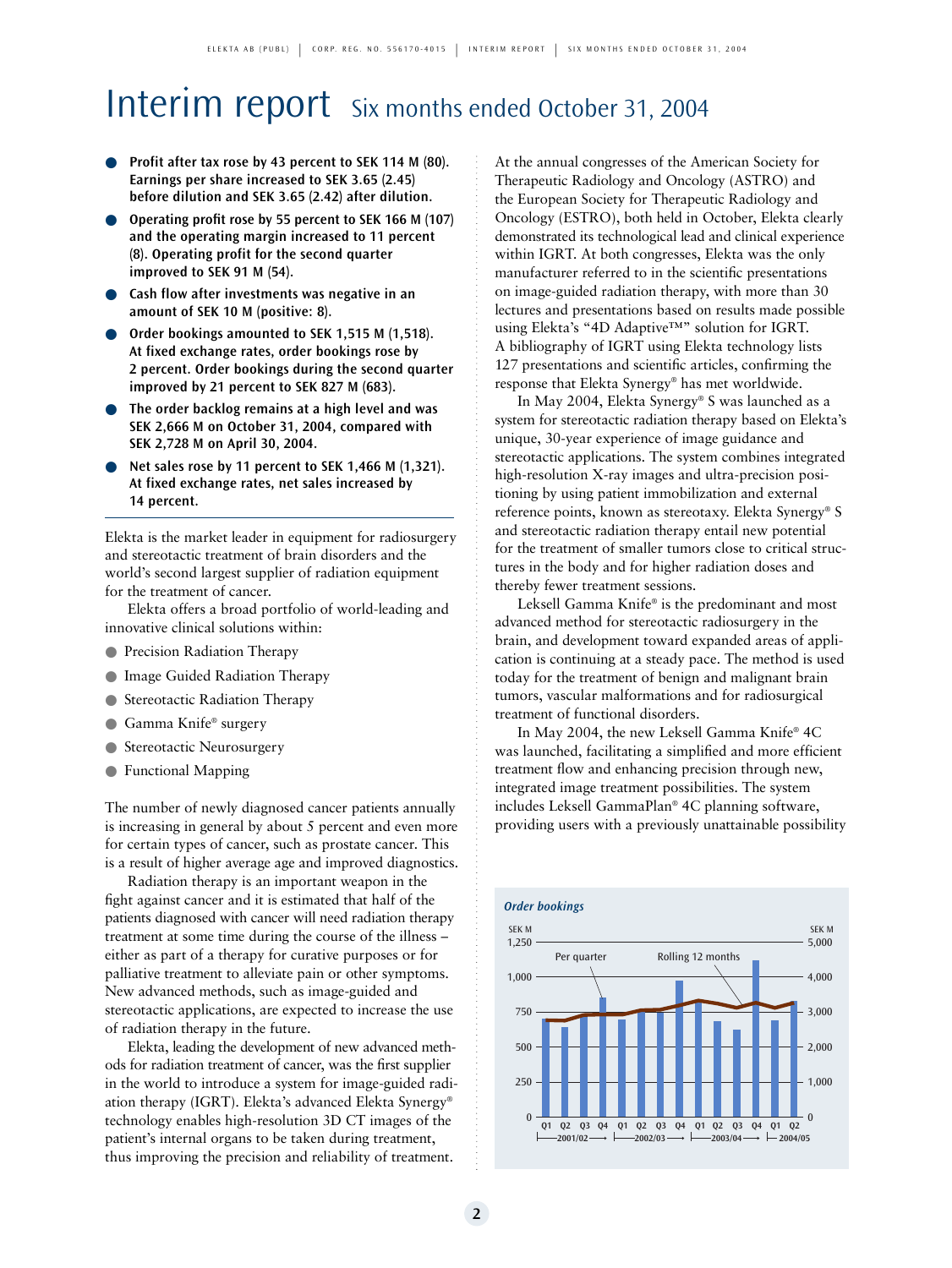### Order bookings

| <b>SEK M</b>                | <b>Ouarter 2</b><br>2004/05 | <b>Quarter 2</b><br>2003/04 | Change<br>% | 6 months<br>2004/05 | 6 months<br>2003/04 | Change<br>%    | <b>Rolling</b><br>12 months | Change<br>% |
|-----------------------------|-----------------------------|-----------------------------|-------------|---------------------|---------------------|----------------|-----------------------------|-------------|
| Europe, Middle East, Africa | 385                         | 290                         | 33          | 673                 | 657                 | $\overline{2}$ | 1,492                       | 13          |
| North and South America     | 269                         | 198                         | 36          | 498                 | 481                 | $\overline{4}$ | 1,082                       | $-2$        |
| Japan                       | 65                          | 90                          | $-28$       | 150                 | 179                 | $-16$          | 200                         | $-49$       |
| Asia excl. Japan            | 108                         | 105                         | 3           | 194                 | 201                 | $-3$           | 485                         | 15          |
| Group                       | 827                         | 683                         | 21          | 1,515               | 1,518               | $\bf{0}$       | 3,259                       |             |
| of which                    |                             |                             |             |                     |                     |                |                             |             |
| Oncology                    | 656                         | 409                         | 60          | 1,088               | 1.001               | 9              | 2,418                       | 15          |
| Neurosurgery                | 171                         | 274                         | $-38$       | 427                 | 517                 | $-17$          | 841                         | $-25$       |

to integrate images from various image sources and as a result achieve higher treatment precision and improved treatment results.

In September 2004, Leksell Gamma Knife® 4C was approved by the Food and Drug Administration (FDA), allowing the system to be marketed also in the US.

#### **Order bookings and order backlog**

The total market for Elekta's products is expected to grow by 5-10 percent annually. Elekta is continually strengthening its market position. The market for radiation therapy equipment is growing most rapidly in the US and in Asia and growth is stimulated by demand for new and advanced precision treatment methods such as IMRT and IGRT.

Demand for Elekta's clinical solutions remains strong. The high value of individual orders and coordination of orders within the framework of healthcare investment programs often lead to large variations in business volumes between individual quarters.

Order bookings totaled SEK 1,515 M (1,518). Order bookings for oncology products rose by 9 percent to SEK 1,088 M (1,001) and neurosurgery products declined by 17 percent to SEK 427 M (517). At fixed exchange rates, the Group's order bookings rose 2 percent, oncology was up 10 percent and order bookings for neurosurgery declined by 13 percent.

Order bookings for the second quarter rose by 21 percent to SEK 827 M (683).

Order bookings for rolling 12 months rose by 1 percent to SEK 3,259 M.

The order backlog on October 31, 2004 amounted to SEK 2,666 M, compared with SEK 2,728 M on April 30, 2004.

#### **Market comments**

#### Europe

Order bookings in region Europe, including the Middle East and Africa, rose by 2 percent to SEK 673 M (657). At fixed exchange rates, total order bookings for the

region rose by 2 percent and order bookings for oncology products rose by 14 percent.

Elekta holds a strong position in the European market. The market growth for radiation therapy is driven by a capacity shortage in the healthcare sector and a shortage of treatment equipment. The number of linear accelerators per capita in many European countries is less than half that in the US. Several countries, including the UK and France, are currently undertaking major investment programs for improved cancer care.

In the UK, several Private Finance Initiatives (PFIs) are also under way. In October, Elekta received an order for the delivery of 10 linear accelerators as part of the largest cancer-care investment ever in the UK.

Order bookings within neurosurgery were down compared with the year-earlier period. Comparison is principally affected by the fact that Elekta received a major individual order for stereotactic neurosurgery equipment from the Middle East during the comparison period.

#### North and South America

Order bookings in North and South America rose by 4 percent and amounted to SEK 498 M (481). At fixed exchange rates, order bookings for the region rose by 10 percent. Order bookings for oncology rose by 8 percent and neurosurgery rose by 13 percent, calculated on fixed exchange rates.

Order bookings for oncology improved significantly during the second quarter.

The American market is in many ways leading the development and the continued penetration of advanced methods such as intensity modulated and image guided radiation therapy. This is reflected in faster replacement rates and larger investment budgets for radiation therapy clinics. Radiation therapy as well as Gamma Knife® surgery are clinical activities with high effectiveness and efficiency and surveys indicate increased future investments in these areas at US hospitals.

Reimbursement levels for treatments performed using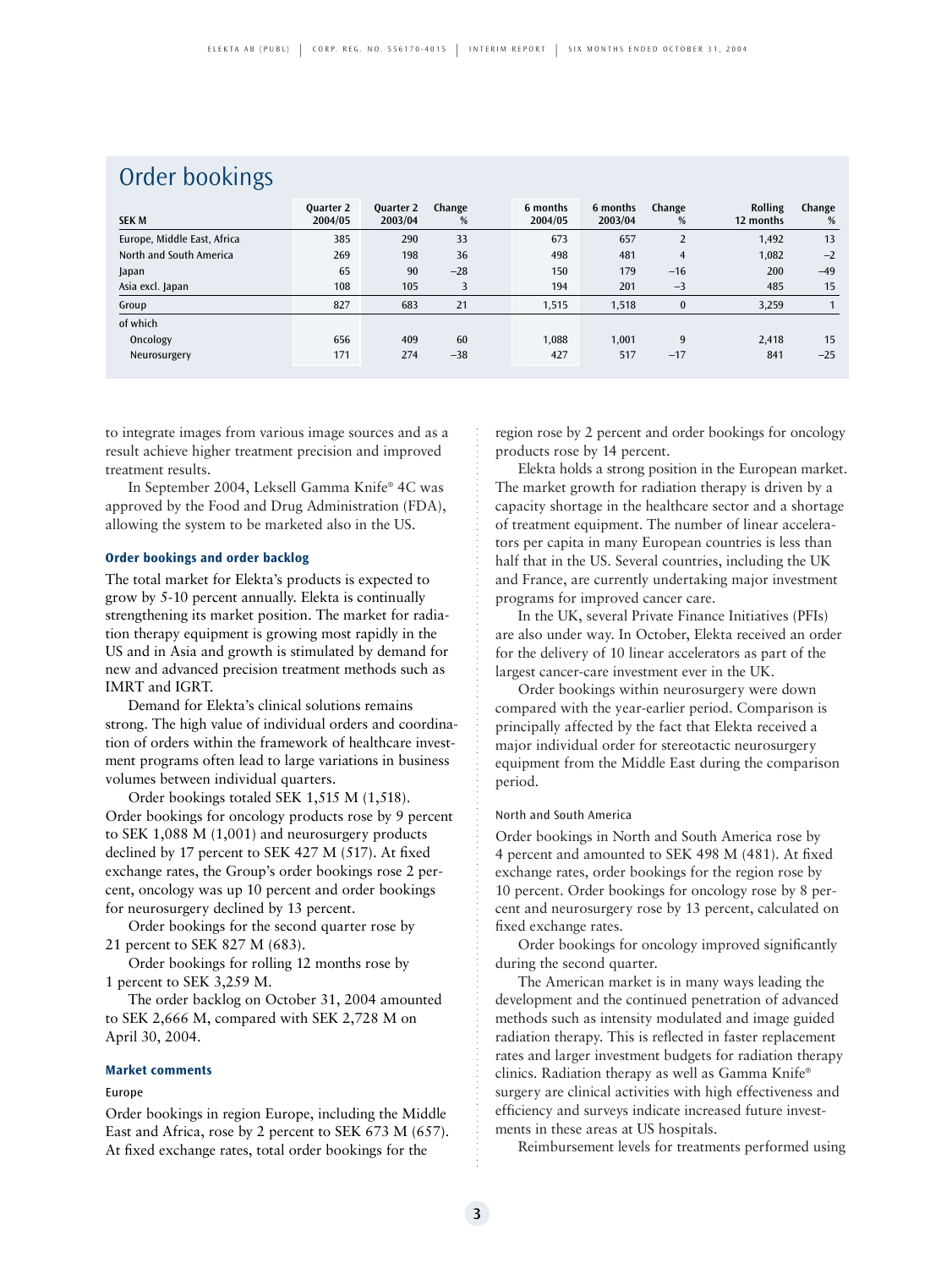## Income statement

|                                                    | 3 months | 3 months       | 6 months         | 6 months | 12 months      | 12 months |
|----------------------------------------------------|----------|----------------|------------------|----------|----------------|-----------|
|                                                    | Aug-Oct  | Aug-Oct        | May-Oct          | May-Oct  | Nov-Oct        | May-Apr   |
| <b>SEK M</b>                                       | 2004/05  | 2003/04        | 2004/05          | 2003/04  | 2003/04        | 2003/04   |
| Net sales                                          | 749      | 706            | 1,466            | 1,321    | 3,045          | 2,900     |
| Cost of products sold                              | $-459$   | $-447$         | $-906$           | $-834$   | $-1,855$       | $-1,783$  |
| <b>Gross income</b>                                | 290      | 259            | 560              | 487      | 1,190          | 1,117     |
| Selling expenses                                   | $-99$    | $-100$         | $-192$           | $-182$   | $-385$         | $-375$    |
| Administrative expenses                            | $-69$    | $-68$          | $-129$           | $-127$   | $-293$         | $-291$    |
| R&D expenses                                       | $-53$    | $-54$          | $-107$           | $-96$    | $-229$         | $-218$    |
| Exchange differences in operation                  | 22       | 17             | 34               | 25       | 82             | 73        |
| <b>Operating result</b>                            | 91       | 54             | 166              | 107      | 365            | 306       |
| Result from participations in associated companies | 0        | $\overline{2}$ | 3                | 7        | $\overline{4}$ | 8         |
| Interest income                                    | 5        | 6              | 10 <sup>10</sup> | 13       | 24             | 27        |
| Interest expenses                                  | $-3$     | $-3$           | $-6$             | $-6$     | $-16$          | $-16$     |
| Financial exchange differences                     | $-5$     | $\bf{0}$       | $-6$             | $\bf{0}$ | $-6$           | $\bf{0}$  |
| <b>Income after financial items</b>                | 88       | 59             | 167              | 121      | 371            | 325       |
| <b>Taxes</b>                                       | $-28$    | $-20$          | $-53$            | $-41$    | $-89$          | $-77$     |
| Net income                                         | 60       | 39             | 114              | 80       | 282            | 248       |
| Earnings per share before dilution                 | 1.91     | 1.19           | 3.65             | 2.45     | 8.83           | 7.63      |
| Earnings per share after dilution                  | 1.92     | 1.18           | 3.65             | 2.42     | 8.86           | 7.63      |
| Cash flow                                          |          |                |                  |          |                |           |
| Operating cash flow                                | 104      | 76             | 194              | 146      | 420            | 372       |
| Change in working capital                          | 12       | $-17$          | $-182$           | $-101$   | $-5$           | 76        |
| Cash flow from operating activities                | 116      | 59             | 12               | 45       | 415            | 448       |
| <b>Investments and disposals</b>                   | $-14$    | $-27$          | $-22$            | $-37$    | $-70$          | $-85$     |
| <b>Cash flow after investments</b>                 | 102      | 32             | $-10$            | 8        | 345            | 363       |
| <b>External financing</b>                          | 67       | 5              | 70               | 12       | $-244$         | $-302$    |
| Change in liquid assets                            | 156      | 43             | 51               | 24       | 91             | 64        |

## Balance sheet

| <b>SEK M</b>                                           | Oct 31, 2004 Oct 31, 2003 |       | Apr 30, 2004 |
|--------------------------------------------------------|---------------------------|-------|--------------|
| Intangible fixed assets                                | 346                       | 393   | 372          |
| Tangible fixed assets                                  | 135                       | 102   | 134          |
| <b>Financial fixed assets</b>                          | 18                        | 17    | 16           |
| Inventories                                            | 338                       | 312   | 311          |
| Receivable                                             | 1,121                     | 1,169 | 1,092        |
| Liquid assets                                          | 1,202                     | 1,111 | 1,151        |
| <b>Total assets</b>                                    | 3,160                     | 3,104 | 3,076        |
| Shareholders' equity                                   | 1,576                     | 1,549 | 1,413        |
| <b>Provisions</b>                                      | 163                       | 137   | 158          |
| Interest-bearing liabilities                           | 212                       | 238   | 231          |
| Interest-free liabilities                              | 1,209                     | 1,180 | 1,274        |
| Total shareholders' equity, provisions and liabilities | 3,160                     | 3,104 | 3,076        |
| Assets pledged                                         | 51                        |       | 76           |
| <b>Contingent liabilities</b>                          | 99                        |       | 109          |

## Change in shareholders' equity

| <b>SEK M</b>                           |       | Oct 31, 2004 Oct 31, 2003 | Apr 30, 2004 |
|----------------------------------------|-------|---------------------------|--------------|
| Opening balance                        | 1,413 | 1.445                     | 1,445        |
| Changed accounting principle*          | $-2$  |                           |              |
| Option premiums and warrants exercised | 74    | 26                        | 26           |
| <b>Redemption of shares</b>            |       |                           | $-312$       |
| <b>Translation differences</b>         | $-23$ | $-2$                      | 6            |
| Net income                             | 114   | 80                        | 248          |
| Closing balance                        | 1,576 | 1.549                     | 1,413        |

\* Implementation of RR29 (IAS 19) Employee benefits.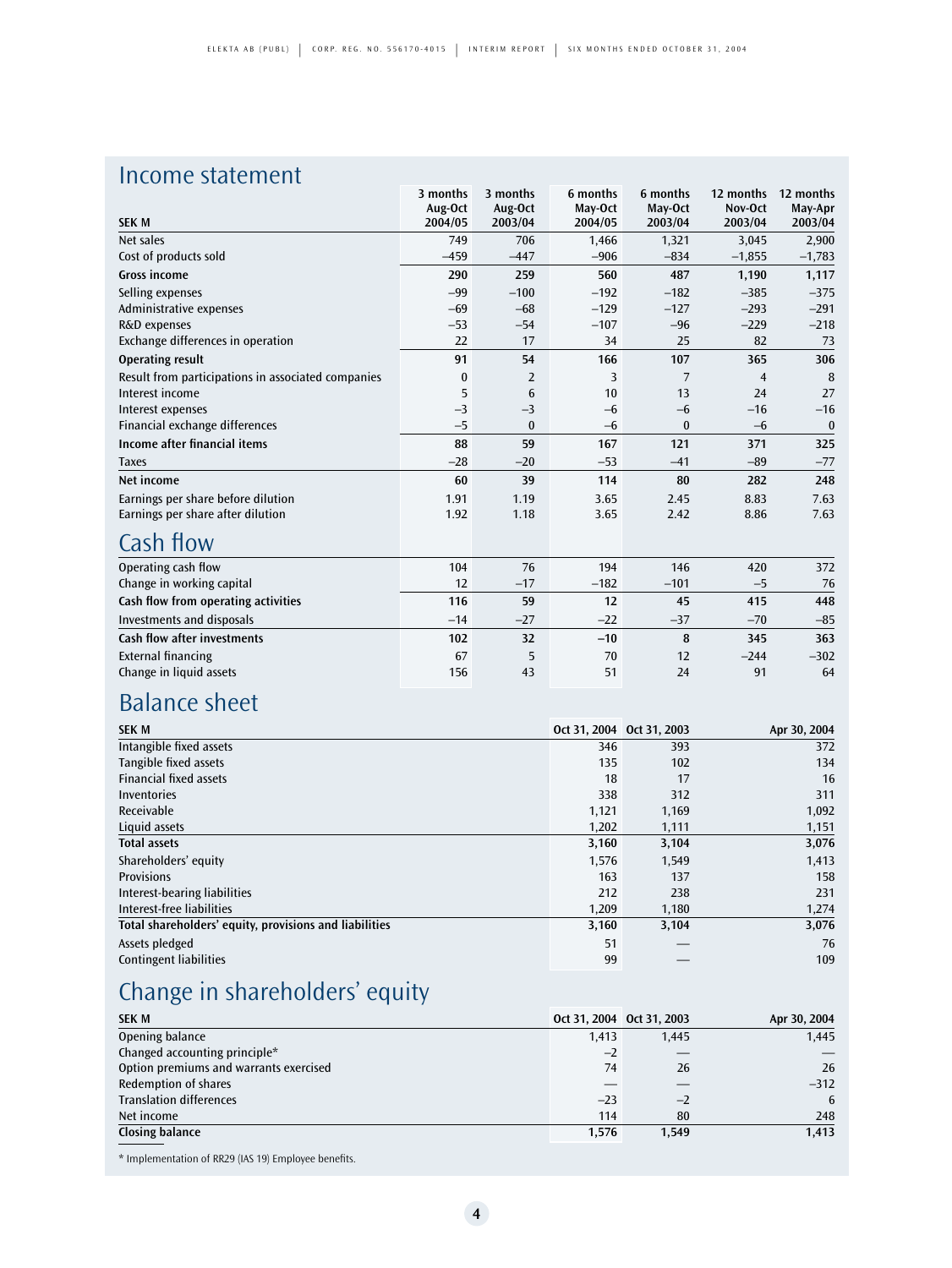## Key figures

| ັ                                         | 12 months <sup>1)</sup><br>May-Apr<br>2000/01 | 12 months<br>May-Apr<br>2001/02 | 12 months<br>May-Apr<br>2002/03 | 12 months<br>May-Apr<br>2003/04 | 6 months<br>May-Oct<br>2003/04 | 6 months<br>May-Oct<br>2004/05 |
|-------------------------------------------|-----------------------------------------------|---------------------------------|---------------------------------|---------------------------------|--------------------------------|--------------------------------|
| Order bookings, SEK M                     | 2,402                                         | 2,927                           | 3,186                           | 3,262                           | 1,518                          | 1,515                          |
| Net sales, SEK M                          | 2,160                                         | 2,738                           | 2,781                           | 2,900                           | 1,321                          | 1,466                          |
| Operating result, SEK M                   | 92                                            | 207                             | 323                             | 306                             | 107                            | 166                            |
| Operating margin, %                       | $\overline{4}$                                | 8                               | 12                              | 11                              | 8                              | 11                             |
| Profit margin, %                          | 3                                             | 8                               | 11                              | 11                              | 9                              | 11                             |
| Shareholders' equity, SEK M               | 887                                           | 1,272                           | 1,445                           | 1,413                           | 1,549                          | 1,576                          |
| Capital employed, SEK M                   | 1,178                                         | 1,313                           | 1,697                           | 1,644                           | 1,787                          | 1,788                          |
| Equity/assets ratio, %                    | 39                                            | 50                              | 49                              | 46                              | 50                             | 50                             |
| Return on shareholders' equity, % $^{2}$  | 5                                             | 13                              | 17                              | 17                              | 15                             | 18                             |
| Return on capital employed, $\frac{1}{2}$ | 10                                            | 19                              | 22                              | 20                              | 19                             | 22                             |

<sup>1)</sup> Restated for new accounting principles for taxes. <sup>2</sup> Based on rolling 12 months.

## Data per Share

|                                   | 12 months <sup>1)</sup> | 12 months          | 12 months          | 12 months          | 6 months           | 6 months<br>May-Oct |
|-----------------------------------|-------------------------|--------------------|--------------------|--------------------|--------------------|---------------------|
|                                   | May-Apr<br>2000/01      | May-Apr<br>2001/02 | May-Apr<br>2002/03 | May-Apr<br>2003/04 | May-Oct<br>2003/04 | 2004/05             |
| Earnings per share                |                         |                    |                    |                    |                    |                     |
| before dilution, SEK              | 1.52                    | 4.66               | 7.29               | 7.63               | 2.45               | 3.65                |
| after dilution, SEK               | 1.89                    | 4.56               | 7.14               | 7.63               | 2.42               | 3.65                |
| Cash flow per share               |                         |                    |                    |                    |                    |                     |
| before dilution, SEK              | 8.11                    | 3.64               | 8.99               | 11.14              | 0.25               | $-0.32$             |
| after dilution, SEK               | 7.90                    | 3.63               | 8.81               | 11.14              | 0.24               | $-0.32$             |
| Shareholders' equity              |                         |                    |                    |                    |                    |                     |
| before dilution, SEK              | 31.84                   | 40.03              | 44.79              | 45.49              | 47.00              | 49.91               |
| after dilution, SEK               | 35.03                   | 39.89              | 44.58              | 45.49              | 47.00              | 49.91               |
| Interest on converted debentures, |                         |                    |                    |                    |                    |                     |
| net after tax, SEK M              | 17                      | 3                  |                    |                    |                    |                     |
| Average number of shares,         |                         |                    |                    |                    |                    |                     |
| before dilution, 000s             | 27,854                  | 31,048             | 32,019             | 32,585             | 32 600             | 31,214              |
| after dilution, 000s              | 31,662                  | 32,504             | 32,694             | 32,585             | 32,954             | 31,214              |
| Number of shares at closing,      |                         |                    |                    |                    |                    |                     |
| before dilution, 000s             | 27,854                  | 31,765             | 32,256             | 31,066             | 32,554             | 31,567              |
| after dilution, 000s              | 31,662                  | 33,084             | 32,988             | 31,066             | 32,954             | 31,567              |
|                                   |                         |                    |                    |                    |                    |                     |

<sup>1)</sup> Restated for new accounting principles for taxes.

The increase shown in 2000/01 is from debentures converted 2001.

Dilution in 2001/02-2003/04 refers to warrants program 1999/2002 and 2000/2003.

## **Exchange rates**

| - - - - - - - - <sub>( )</sub> - - - - - - - |          |                    | Average rate       |             |                 | Closing rate    |             |  |  |
|----------------------------------------------|----------|--------------------|--------------------|-------------|-----------------|-----------------|-------------|--|--|
| Country                                      | Currencv | May-Oct<br>2004/05 | May-Oct<br>2003/04 | Change<br>% | Oct 31.<br>2004 | Apr 30,<br>2004 | Change<br>% |  |  |
| Europe                                       | 1 EUR    | 9.136              | 9.130              | $\bf{0}$    | 9.061           | 9.138           | $-1$        |  |  |
| <b>Great Britain</b>                         | 1 GBP    | 13.557             | 13.012             |             | 13.005          | 13.550          | $-4$        |  |  |
| Japan                                        | 100 IPY  | 6.798              | 6.868              | $-1$        | 6.700           | 6.930           | $-3$        |  |  |
| <b>United States</b>                         | 1 USD    | 7.480              | 7.980              | $-6$        | 7.098           | 7.658           | $-7$        |  |  |

#### **Accounting principles**

This report has been prepared in accordance with the Annual Accounts Act and Recommendation RR20 (IAS 34) Interim Reports, issued by the Swedish Financial Accounting Standards Council. As of the 2004/05 fiscal year, Elekta applies the Swedish Financial Accounting Standards Council's Recommendation RR29 (IAS 19) Employee Benefits. The effect of the transition is marginal. Provision for pensions rose by SEK 3 M and shareholders' equity declined by SEK 2 M. Other accounting principles and calculation methods applied are the same as those used in the most recent Elekta Annual report.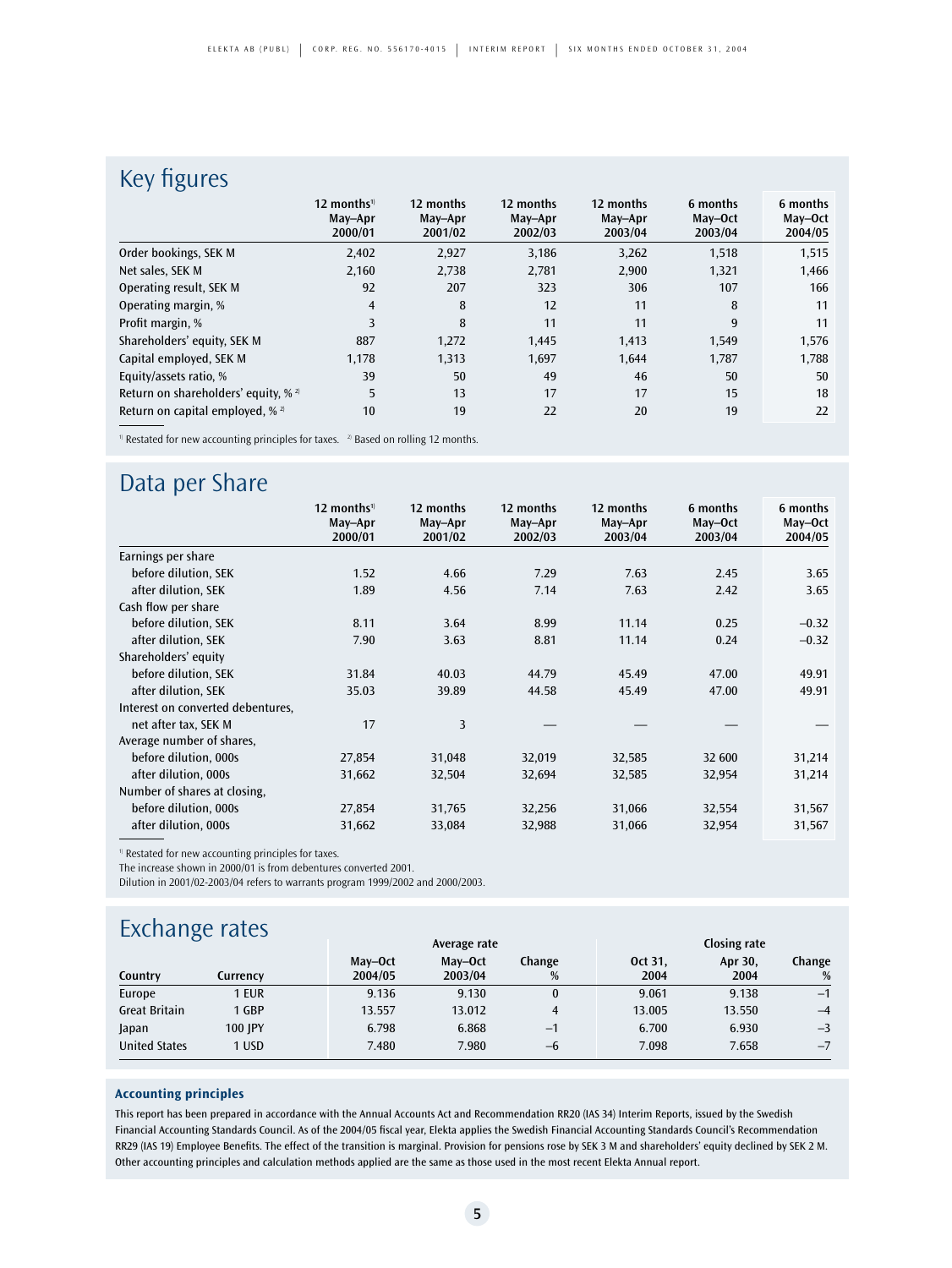### Net sales

| Quarter 2 | Quarter 2 | Change       | 6 months | 6 months | Change   | 12 months |
|-----------|-----------|--------------|----------|----------|----------|-----------|
|           |           |              |          |          |          |           |
| 307       | 308       | $\mathbf{0}$ | 581      | 581      | $\bf{0}$ | 1,319     |
| 260       | 197       | 32           | 497      | 406      | 22       | 868       |
| 44        | 85        | $-48$        | 131      | 131      | $\bf{0}$ | 303       |
| 138       | 116       | 19           | 257      | 203      | 27       | 410       |
| 749       | 706       | 6            | 1.466    | 1,321    | 11       | 2,900     |
|           |           |              |          |          |          |           |
| 553       | 456       | 21           | 1,047    | 870      | 20       | 1,876     |
| 196       | 250       | $-22$        | 419      | 451      | $-7$     | 1,024     |
|           | 2004/05   | 2003/04      | %        | 2004/05  | 2003/04  | %         |

equipment from Elekta are expected to remain largely unchanged in 2005. Radiation therapy treatment of cancer, Gamma Knife® surgery and diagnostic procedures using Elekta Neuromag™ are currently compensated at a reasonable level from Medicare/Medicaid.

#### Japan

Order bookings in Japan declined by 16 percent to SEK 150 M (179). At fixed exchange rates, order bookings were down 15 percent.

Elekta holds a strong position in the Japanese market, particularly within neurosurgery. A relatively high penetration of Leksell Gamma Knife® in Japan entails a good potential for upgrades and after-market sales.

The market for radiation therapy equipment is currently undergoing change and demand for more advanced linear accelerators with higher energy levels is expected to rise in the future.

Obtaining regulatory approval for new products is a far lengthier process in Japan than in Europe and the US, and the launch of new products thus take longer time to impact on order bookings for Elekta's market region Japan.

Leksell Gamma Knife® C 1.2 was approved for sale in Japan in March 2004 and the Elekta Synergy® platform was approved in October 2004. Approvals for Elekta Synergy® and Leksell Gamma Knife® 4C are expected in 2005.

#### Asia

Order bookings in Asia, excluding Japan, declined by 3 percent to SEK 194 M (201). At fixed exchange rates, order bookings increased by 1 percent for the region and by 13 percent for oncology products.

The underlying demand for Elekta's products remains strong, particularly from countries with strong economies. Elekta holds a strong market position in the region. The need for equipment for the treatment of tumor-related diseases is very substantial in most Asian countries.

Several countries in the region that currently lack equipment for radiosurgical treatment are showing a clear interest in investing in Leksell Gamma Knife®.

#### After-market

Order bookings for Elekta's after-market products, including service, amounted to SEK 460 M (543). In the comparison period, more Leksell Gamma Knife® upgrade orders were booked and also a higher number of multi-year service contracts. For rolling 12 months, after-market order bookings declined by 10 percent to SEK 1,004 M.

In the US and Europe, installations are continuing of Elekta IntelliMax™, Elekta's unique Intelligent Device Management (IDM) system. Elekta IntelliMax™ creates a continuous and safe Internet-based connection between Elekta's digital linear accelerators and Elekta's service centers, enabling constant monitoring the performance of the linear accelerators.

The system maximizes customers' clinical availability and performance and also provides potential to further improve the efficiency and quality of Elekta's international service operations. Furthermore, Elekta IntelliMax™ meets the specific requirements of care providers, includ-

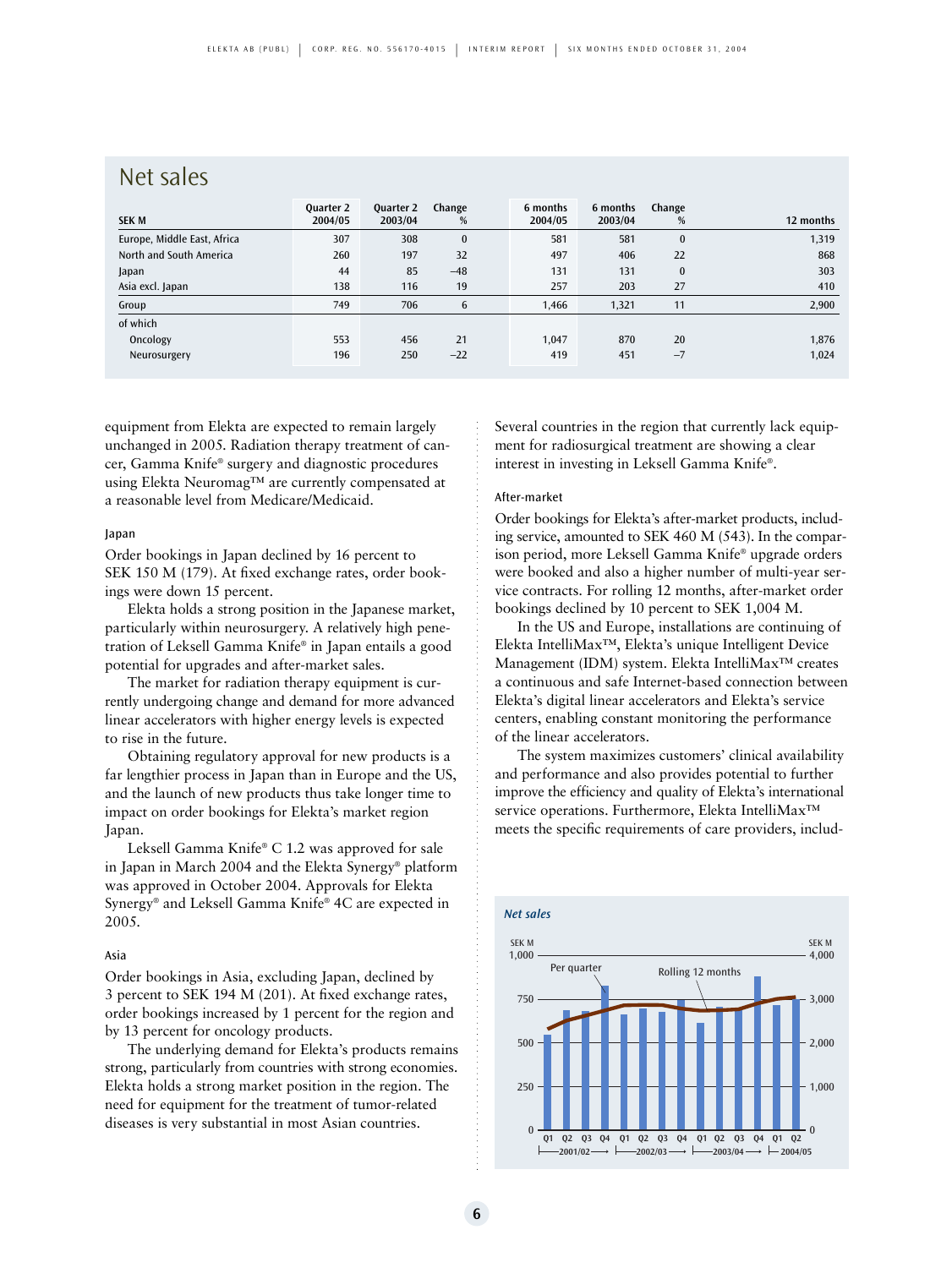

ing the current desire by major Group Purchasing Organizations (GPOs) in the US that it should be possible to monitor linear accelerators remotely.

#### **Net sales**

Consolidated net sales rose by 11 percent to SEK 1,466 M (1,321), mainly as a result of increased volumes. At fixed exchange rates, net sales were up 14 percent.

Net sales of oncology products increased by 20 percent to SEK 1,047 M (870). Net sales of neurosurgery products declined by 7 percent to SEK 419 M (451).

Net sales of after-market products and services were up 2 percent to SEK 446 M (436), corresponding to 30 percent (33) of consolidated net sales.

During the second quarter, net sales amounted to SEK 749 M (706).

#### **Result**

Operating profit rose by 55 percent to SEK 166 M (107), mainly as a result of increased sales volumes and efficiency enhancements. The operating margin was 11 percent (8). For rolling 12 months, the operating margin was 12 percent.

The gross margin was 38 percent (37).

Investments in research and development rose by 14 percent to SEK 107 M (94), corresponding to 7 percent (7) of net sales. Capitalization and amortization were of equal size during the first six months, while earnings were affected negatively by SEK 2 M in the corresponding period previous year.

Year-on-year exchange rate movements had an adverse impact of approximately SEK 24 M on operating profit, mainly due to a strengthening of the GBP rate and a weakening of the USD rate against the SEK. Exchange gains on forward contracts amounting to SEK 29 M are included in the result.

Elekta hedges contracted net flows and part of expected net flows over a rolling 18-month period



through forward contracts. Unrealized exchange gains, compared with currency exchange rates per October 31 for forward contracts that were not revalued in the balance sheet, amounted to SEK 31 M.

Net financial items amounted to income of SEK 1 M (14). Net interest income declined to SEK 4 M (7) due to lower interest income. Earnings from participations in associated companies amounted to SEK 3 M (7) and exchange rate differences to a loss of SEK 6 M (0).

Profit after net financial items totaled SEK167 M (121). The tax expense on profit for the period was calculated at SEK 53 M, or 32 percent. Profit after tax amounted to SEK 114 M (80).

Earnings per share increased by 49 percent to SEK 3.65 (2.45) before dilution and SEK 3.65 (2.42) after dilution.

Return on equity was 18 percent (15) and the return on capital employed was 22 percent (19).

#### **Investments and depreciation/amortization**

Investments in intangible and tangible fixed assets amounted to SEK 36 M (45). Amortization/depreciation of intangible and tangible fixed assets totaled SEK 52 M (42).

#### **Liquidity and financial position**

Cash flow from operating activities was SEK 12 M (45) for the six-month period and SEK 116 M (59) for the second quarter. After investments, the cash flow was negative in an amount of SEK 10 M (positive: 8).

Liquid funds on October 31, 2004 totaled SEK 1,202 M, compared with SEK 1,151 M on April 30, 2004. SEK 51 M of the bank balances held was pledged, primarily for commercial guarantees.

Interest-bearing liabilities amounted to SEK 212 M, compared with SEK 231 M at the start of the 2004/05 fiscal year.

The equity/assets ratio was 50 percent. During the first six months of Elekta's fiscal year,